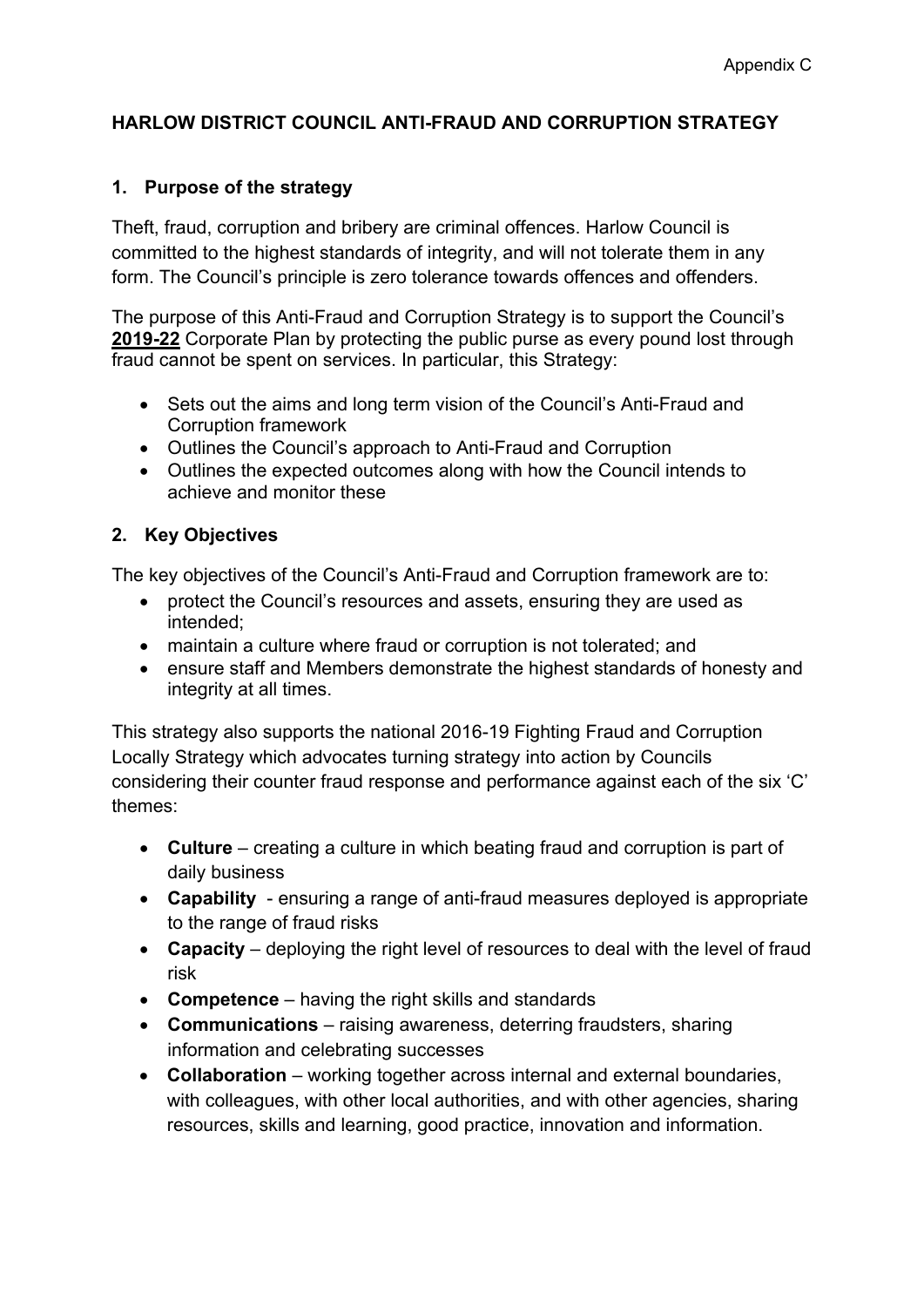# **3. Definitions**

In [law](https://en.wikipedia.org/wiki/Law), **fraud** is [deliberate](https://en.wikipedia.org/wiki/Intent_(law)) [deception](https://en.wikipedia.org/wiki/Deception) to secure unfair or unlawful gain, or to deprive a victim of a legal right. The purpose of fraud may be monetary gain or other benefits, such as obtaining a home or a job with the Council by way of false statement

**Corruption** is a form of [dishonest](https://en.wikipedia.org/wiki/Dishonest) or unethical conduct by a person entrusted with a position of authority, often to acquire personal benefit. Corruption may include many activities including [bribery.](https://en.wikipedia.org/wiki/Bribery)

## **4. Strategic response**

The principles of the Council's anti-fraud and corruption strategy are **acknowledge, prevent and pursue**.

| Acknowledge                                                                                                                                                     | <b>Prevent</b>                                                                                                                                                                                                                                                                                                                                              | <b>Pursue</b>                                                                                                                                   |
|-----------------------------------------------------------------------------------------------------------------------------------------------------------------|-------------------------------------------------------------------------------------------------------------------------------------------------------------------------------------------------------------------------------------------------------------------------------------------------------------------------------------------------------------|-------------------------------------------------------------------------------------------------------------------------------------------------|
| Acknowledge and<br>understanding fraud and<br>corruption risks                                                                                                  | Preventing and detecting<br>more fraud and corruption                                                                                                                                                                                                                                                                                                       | Being stronger in<br>punishing fraud and<br>corruption/recovering<br>losses                                                                     |
| Assessing and<br>understanding fraud and<br>corruption risks                                                                                                    | Making better use of<br>information and<br>technology                                                                                                                                                                                                                                                                                                       | Prioritising fraud recovery<br>and the use of civil<br>sanctions                                                                                |
| Committing support and<br>resources to tackling fraud<br>and corruption                                                                                         | Enhancing fraud and<br>corruption controls and<br>processes                                                                                                                                                                                                                                                                                                 | Developing capability and<br>capacity to punish<br>corruption and fraudsters                                                                    |
| Maintaining a robust anti-<br>fraud and corruption<br>response                                                                                                  | Developing a more<br>effective anti-fraud and<br>corruption culture                                                                                                                                                                                                                                                                                         | Collaborating with law<br>enforcement                                                                                                           |
| Some specific examples for Harlow District Council                                                                                                              |                                                                                                                                                                                                                                                                                                                                                             |                                                                                                                                                 |
| Risk management<br>$\bullet$<br>process<br>Fraud /corruption<br>$\bullet$<br>proofing policy and<br>processes<br>Fraud and corruption<br>$\bullet$<br>awareness | Whistleblowing policy<br>• Strong internal control<br>culture<br>Staff and supplier<br>vetting<br>Participation in the<br>$\bullet$<br><b>National Fraud Initiative</b><br>and the pan-Essex<br>council tax matching<br>campaign<br>• Staff and Member Code<br>of Conduct and<br><b>Declarations of Interest</b><br>Information security and<br>IT policies | Fraud response plan<br>Enforcement powers,<br>application of sanctions<br>and prosecutions<br>Collaboration with other<br>authority fraud teams |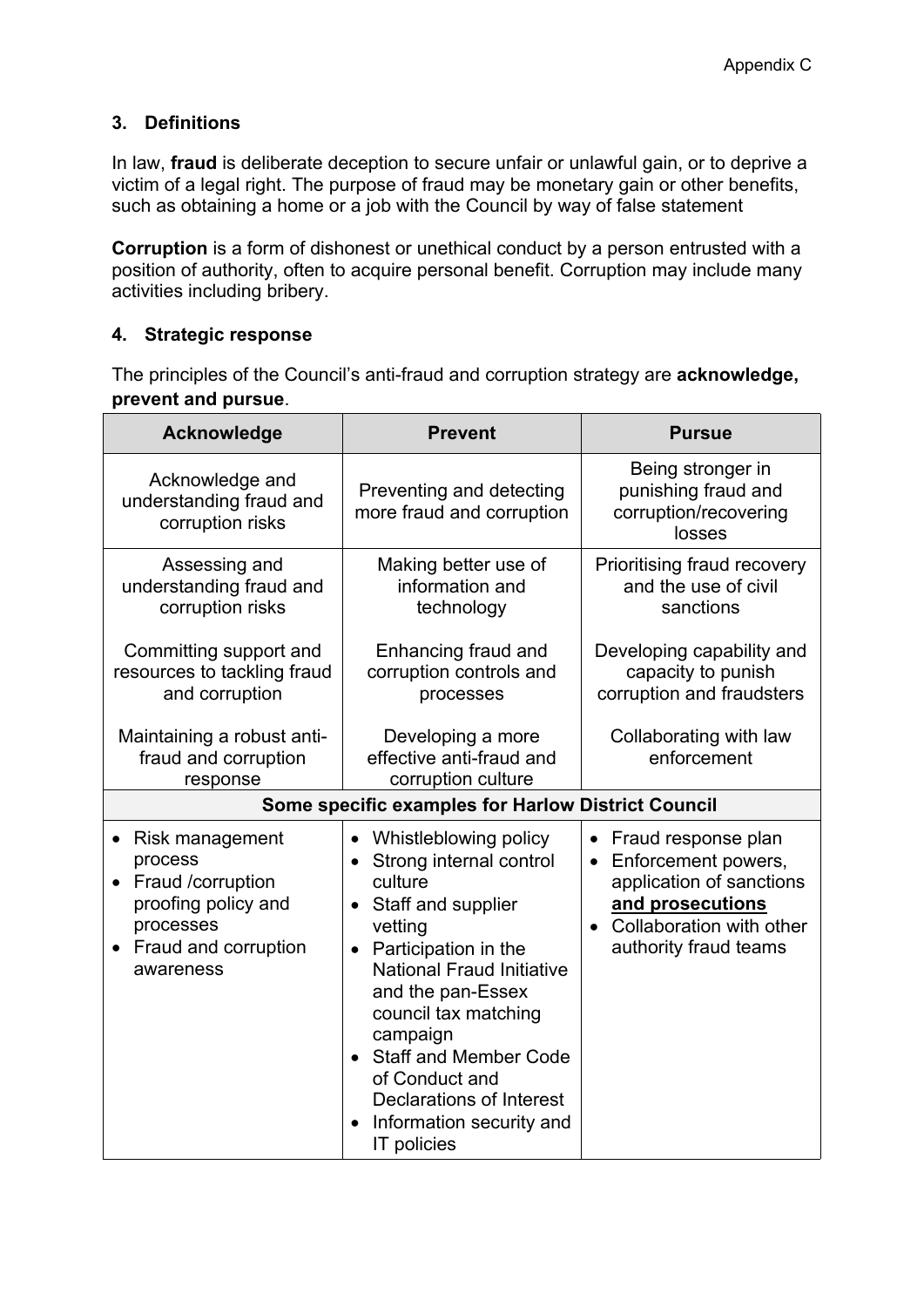# **5. Key Fraud and Corruption Risks**

It is important that the Council recognises and actively manages its risks relating to fraud and corruption, using its Risk Management Strategy and Toolkit in helping to achieve this. Fraud and corruption risks are routinely considered as part of the Council's strategic risk management arrangements using both pro-active and reactive components.

The key fraud and corruption risk areas for councils have been identified in the 2016- 19 Local Government Counter Fraud and Corruption Strategy, **the latest version of the strategy**, and those relevant to Harlow District Council are listed below; although not an exhaustive list:

- *Tenancy*: Fraudulent applications for housing or succession of tenancy, subletting of the property and Right To Buy fraud
- *Procurement*: Tendering issues, split contracts, double invoicing
- *Payroll*: False employees, overtime claims, expenses
- *Council Tax*: Discounts and exemptions, council tax support
- *Grants*: Work not carried out, funds diverted, ineligibility not declared
- *Internal Fraud*: Diverting council monies to a personal account, accepting bribes, stealing cash, misallocating social housing for personal gain, working elsewhere while claiming to be off sick, wrongfully claiming benefit while working, abuse of position such as misuse of assets/resources
- *Identity Fraud*: False identity/fictitious persons applying for services/payments
- *Business Rates*: Fraudulent applications for exemptions and reliefs, unlisted properties and rates avoidance
- *Money Laundering*: Exposure to suspect transactions
- *Insurance Fraud*: False claims including slips and trips
- *Disabled Facility Grants*: Fraudulent applications for adaptions to homes aimed at the disabled
- *No Resource to Public Funds*: Fraudulent claim of eligibility
- *Local Enterprise Partnerships*: Voluntary partnership between local authorities and business, procurement fraud and grant fraud
- *Cyber Dependent Crime and Cyber Enabled Fraud*: Enables a range of fraud types resulting in for example diversion of funds, creation of false applications for services and payments

The United Kingdom Anti-Corruption Strategy 2017-22 sets out a long term framework for tackling corruption. For local government, including Harlow Council, this sets out the following goals:

 Greater procurement transparency, enabling better identification and mitigation of corruption risks.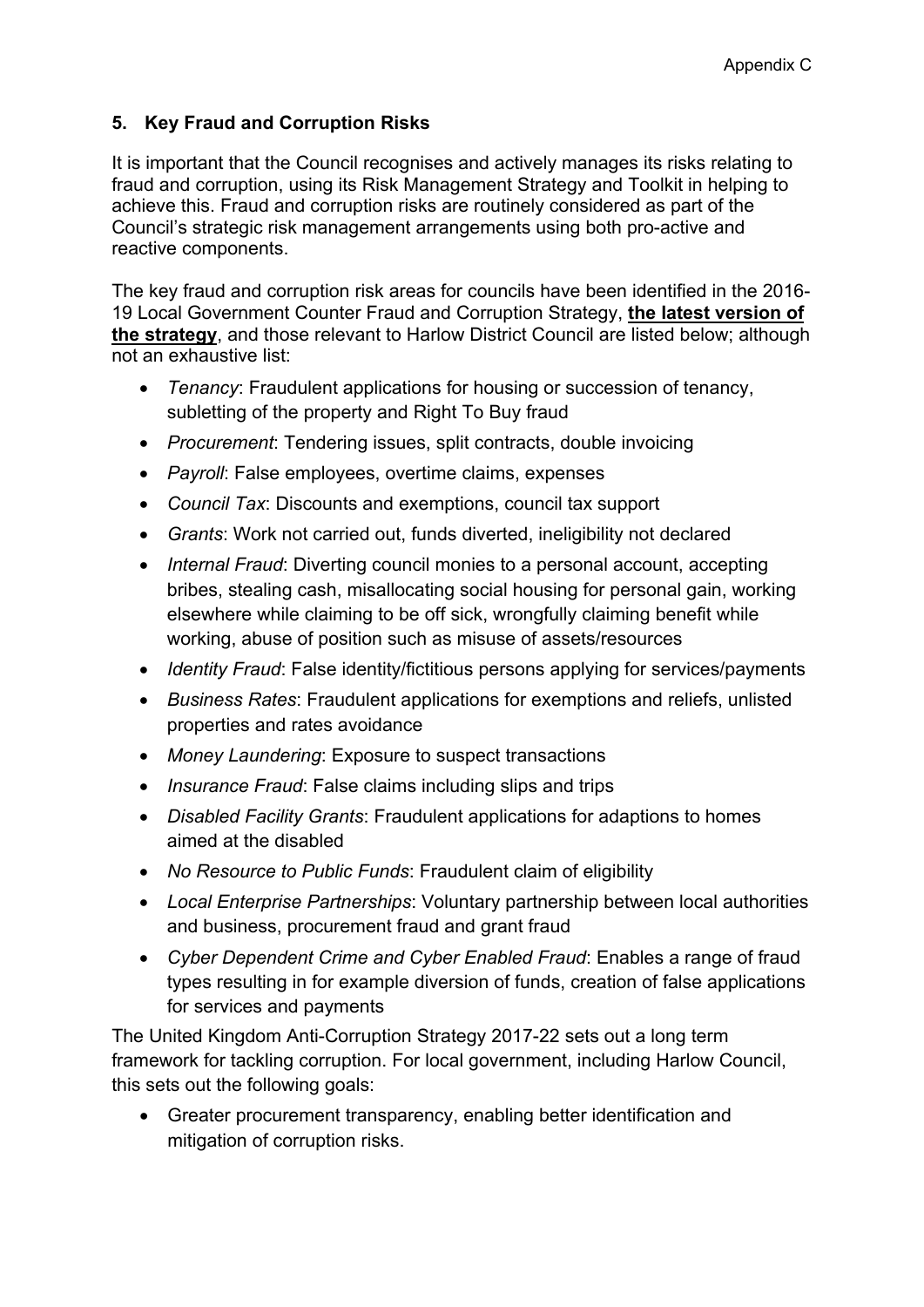• Strengthened awareness and capability within contracting authorities leading to a stronger awareness of corruption risks and more capability to detect and deter illegality.

## **6. Approach**

The prevention and detection of fraud and corruption and the protection of the public purse is everyone's responsibility. The key components in achieving this are:

### *Proactive*

- Strengthening the anti-fraud culture to increase resilience to fraud
- Preventing fraud through the implementation of appropriate and robust internal controls including robust procurement and cyber security measures
- Increasing fraud and corruption awareness of Council officers and Members
- Deterring fraud attempts by publicising the actions the Council takes against corruption and fraudsters

#### *Reactive*

- Detecting fraud and corruption through data and intelligence analysis
- Implementing effective whistleblowing arrangements
- Investigating fraud and corruption referrals
- Applying sanctions, both civil and criminal
- Seeking redress, including the recovery of assets and money

The table below lists the suggested approach and expected outcomes against each of the three principles of the Council's Anti-Fraud and Corruption Strategy, which will be supported by a rolling action plan.

| <b>Principle</b>                                                 | Approach                                                                                                                     | <b>Expected Outcome</b>                                                                                 |
|------------------------------------------------------------------|------------------------------------------------------------------------------------------------------------------------------|---------------------------------------------------------------------------------------------------------|
| Acknowledging and<br>understanding fraud<br>and corruption risks | Using the risk management<br>process to assess current and<br>future fraud and corruption risks                              | Increased reporting of<br>cases                                                                         |
|                                                                  | Continued cultural change and<br>increase in fraud and corruption<br>awareness both internally and<br>outside of the Council | Increased awareness of<br>anti-fraud and corruption<br>process and procedures<br>throughout the Council |
|                                                                  | Annual fraud report through<br>central collection of fraud data                                                              |                                                                                                         |
|                                                                  | Improved sharing of fraud and<br>corruption threats, information<br>and intelligence both internally<br>and externally       |                                                                                                         |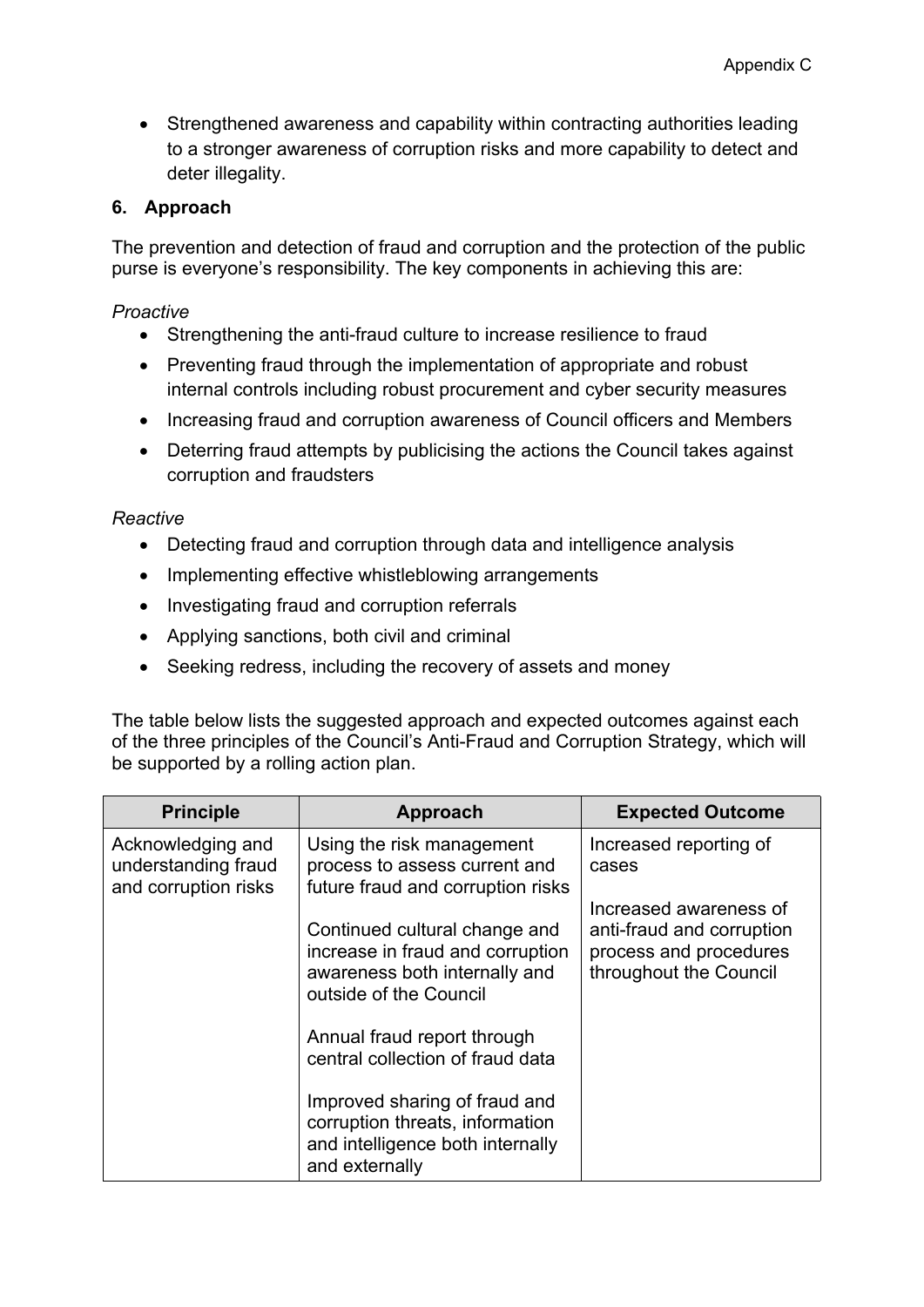| Preventing and<br>detecting more fraud<br>and corruption                     | Fraud and corruption proofing<br>of policy and processes<br>Better use of data and<br>technology to prevent and<br>detect fraud and corruption<br>Assessment of the Council's<br>internal controls framework to<br>ensure it remains robust<br>Supporting anti-fraud and<br>corruption policies and<br>procedures including<br>whistleblowing and money<br>laundering | Increased levels of anti-<br>fraud and corruption<br>awareness<br>When fraud or corruption<br>has occurred because of a<br>breakdown in the Council's<br>systems or procedures,<br>the Section 151 Officer will<br>ensure that appropriate<br>improvements in systems<br>of control are implemented<br>to prevent a recurrence.<br>Any significant control<br>issues are reported in the<br><b>Annual Governance</b><br>Statement along with<br>actions taken to address<br>the issue. |
|------------------------------------------------------------------------------|-----------------------------------------------------------------------------------------------------------------------------------------------------------------------------------------------------------------------------------------------------------------------------------------------------------------------------------------------------------------------|----------------------------------------------------------------------------------------------------------------------------------------------------------------------------------------------------------------------------------------------------------------------------------------------------------------------------------------------------------------------------------------------------------------------------------------------------------------------------------------|
| Be stronger in<br>punishing<br>Fraud and corruption/<br>recovering<br>losses | Develop capacity and capability<br>to investigate and prosecute<br>fraud and corruption<br><b>Consistent and effective</b><br>response for dealing with fraud<br>and corruption cases                                                                                                                                                                                 | Successful use of<br>sanctions and/or<br>prosecution<br>Reduce the losses as a<br>result of fraud or<br>corruption                                                                                                                                                                                                                                                                                                                                                                     |

# **7. Responsibility for implementing this strategy**

| <b>Responsibility</b>                   | <b>Role</b>                                                                                                                                                                                                                                                                                                                                             |
|-----------------------------------------|---------------------------------------------------------------------------------------------------------------------------------------------------------------------------------------------------------------------------------------------------------------------------------------------------------------------------------------------------------|
| <b>Chief Executive</b>                  | Ultimately responsible for preventing and detecting<br>theft, fraud and corruption and promoting an anti-fraud<br>and corruption culture.                                                                                                                                                                                                               |
| <b>Members</b>                          | As elected representatives, all members of the<br>Council have a duty to the public to maintain the<br>highest standards of conduct and ethics, and to<br>ensure the Council is open and transparent in all the<br>decisions it makes. Members are required to adhere<br>to the Council's constitution, which incorporates a<br>Member Code of Conduct. |
| <b>Audit and Standards</b><br>Committee | To satisfy itself there are adequate arrangements in<br>place to manage risk (including that relating to fraud<br>and corruption) effectively. To monitor Council policies<br>on anti-fraud and corruption and to receive periodic<br>reports on fraud and corruption.                                                                                  |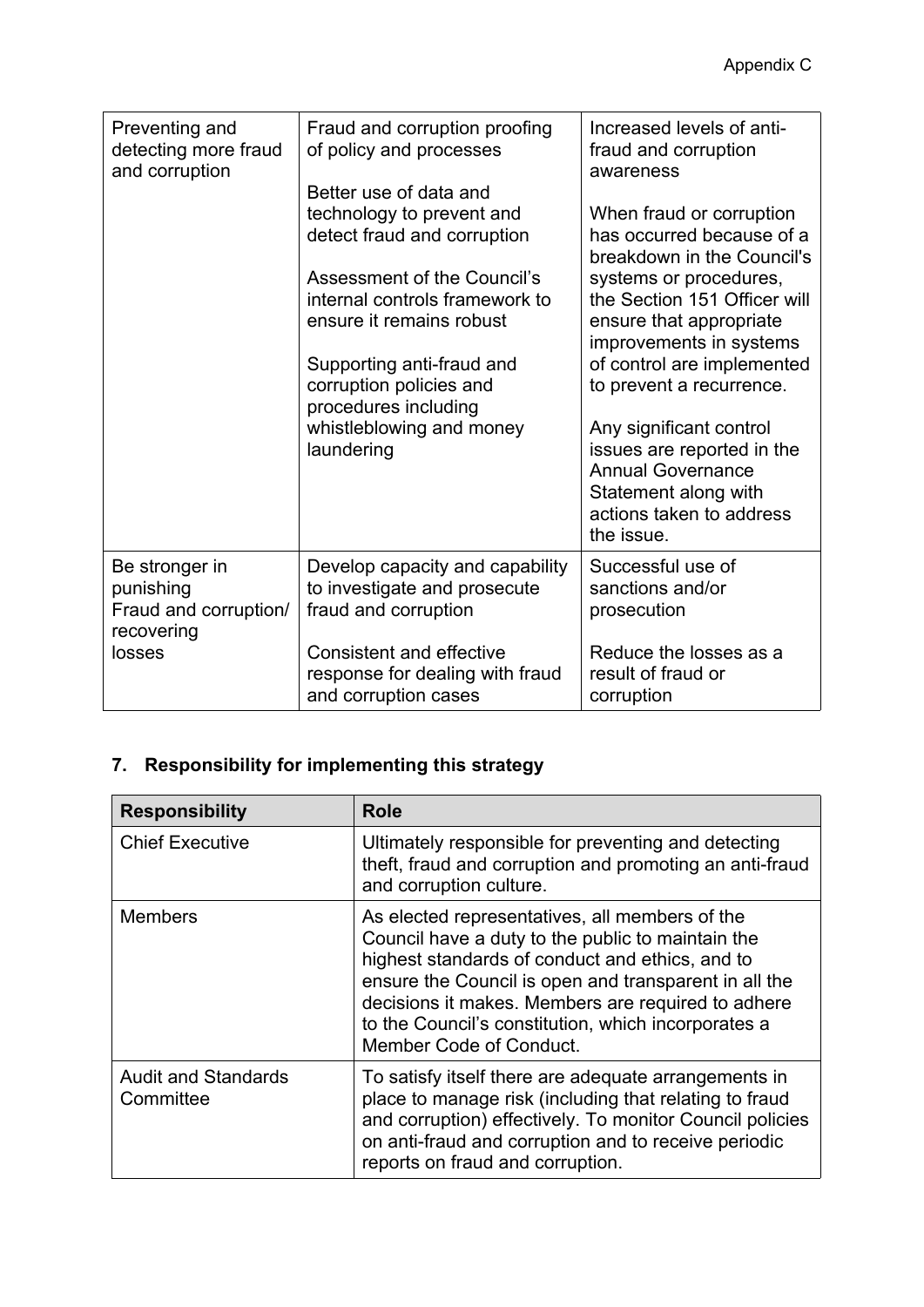|                                      | Monitoring the operation of the Code of Conduct.                                                                                                                                                                                                                                                                                                                                                                                                       |
|--------------------------------------|--------------------------------------------------------------------------------------------------------------------------------------------------------------------------------------------------------------------------------------------------------------------------------------------------------------------------------------------------------------------------------------------------------------------------------------------------------|
| <b>Corporate Governance</b><br>Group | Developing, reviewing and maintaining an anti-fraud<br>and corruption framework.                                                                                                                                                                                                                                                                                                                                                                       |
| Senior Management Board              | Ensuring all staff follow this strategy and any related<br>policies and procedures, supported by the Council's<br>Internal Audit and Human Resources functions.                                                                                                                                                                                                                                                                                        |
| Section 151 Officer                  | Has a statutory responsibility under the Local<br>Government Act 1972 for the proper administration of<br>the Council's financial affairs. Where irregularities,<br>fraud or corruption are suspected the S151 Officer<br>should be informed. On being informed of an alleged<br>irregularity, fraud or corruption the S151 Officer will<br>determine the arrangements for investigating the<br>matter in line with the Council's Fraud Response Plan. |
| <b>Monitoring Officer</b>            | Under the Local Government Act 1972 has the<br>specific duty to ensure that the Council, its Officers,<br>and its Elected Councillors, maintain the highest<br>standards of conduct in all they do. They also advise<br>the Council on the legality of their decisions.                                                                                                                                                                                |
| Managers (all levels)                | Responsible for preventing and detecting fraud and<br>corruption and ensuring they operate effective<br>mechanisms in their area of control to:                                                                                                                                                                                                                                                                                                        |
|                                      | Prevent theft, fraud and corruption thereby<br>safeguarding the Council's assets and interests<br>Promote employee awareness<br>Assess the risk of fraud and corruption and take<br>appropriate action<br>Take prompt action in line with the Fraud<br>Response Plan where they suspect or are alerted<br>to possible theft, fraud or corruption                                                                                                       |
| All staff                            | All staff have a responsibility to prevent, detect and<br>report on fraud and corruption or suspected cases.                                                                                                                                                                                                                                                                                                                                           |
| <b>Partners and Contractors</b>      | Required to comply with the Council's policies and<br>procedures when undertaking work for and jointly with<br>the Council                                                                                                                                                                                                                                                                                                                             |
| <b>External Audit</b>                | Under the International Standard on Auditing 240,<br>when conducting an audit External Audit are<br>responsible for obtaining reasonable assurance that<br>the financial statements taken as a whole are free<br>from material misstatement, whether caused by fraud<br>or error.                                                                                                                                                                      |
| <b>Internal Audit</b>                | Providing assurance on the effectiveness of systems<br>and procedures to prevent and detect fraud and<br>corruption (by undertaking audits).<br>Supporting managers in minimising fraud and                                                                                                                                                                                                                                                            |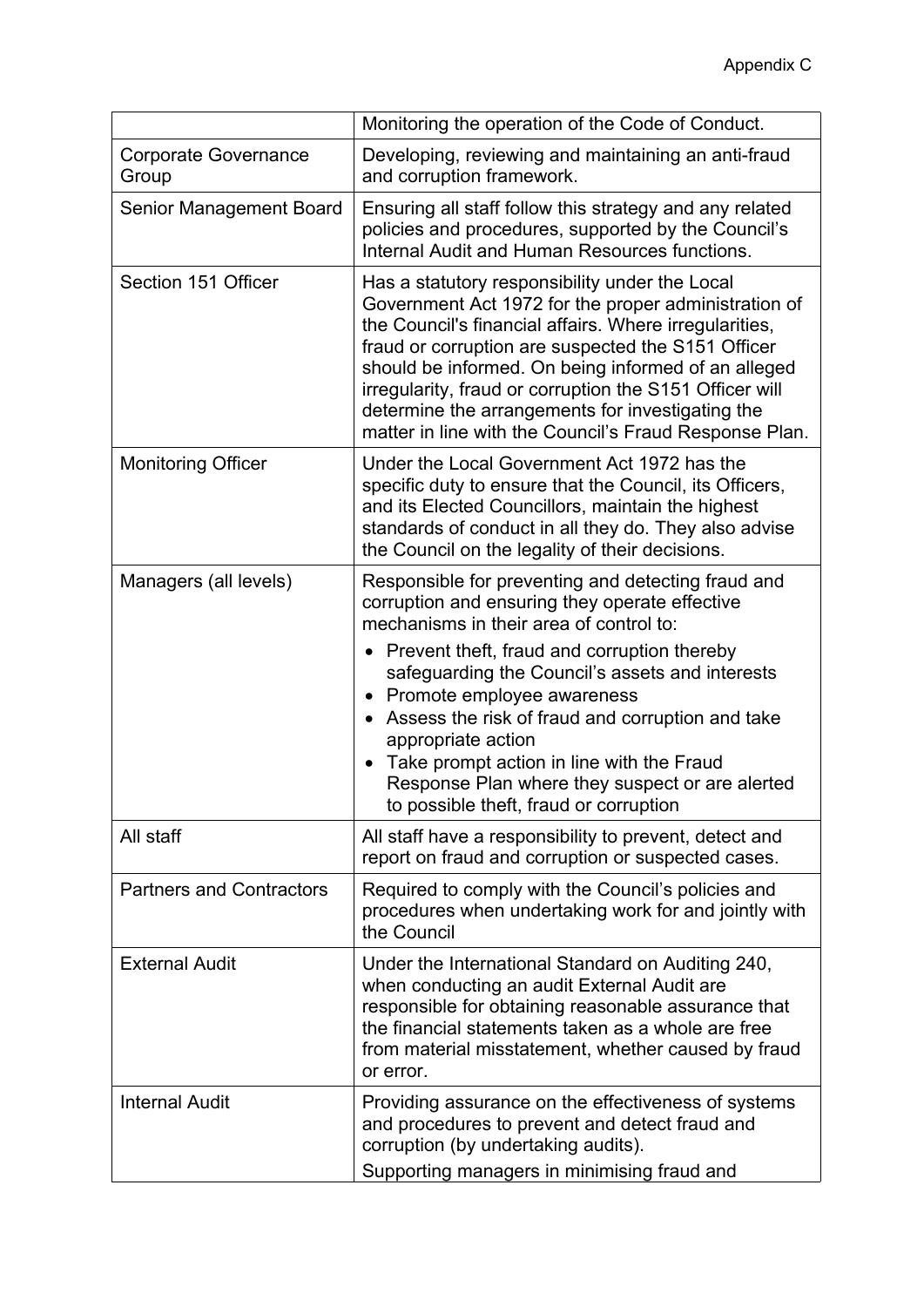| corruption related risk and are alert in all their work to<br>risks and exposures that could allow fraud and |
|--------------------------------------------------------------------------------------------------------------|
| corruption to take place.                                                                                    |

#### **8. Supporting policies, procedures and processes**

The Council has a range of policies, procedures and processes in place to formalise arrangements for the prevention, detection and investigation of fraud and corruption. These include:

- Anti-Fraud and Corruption Strategy (this document)
- Whistleblowing Policy (located on the Council's internet) [https://www.harlow.gov.uk/sites/harlow](https://www.harlow.gov.uk/sites/harlow-cms/files/files/documents/files/Harlow%20Council%20Whistle%20Blowing%20Policy%20and%20Procedure%20August%202019.pdf)[cms/files/files/documents/files/Harlow%20Council%20Whistle%20Blowing%20Policy%20an](https://www.harlow.gov.uk/sites/harlow-cms/files/files/documents/files/Harlow%20Council%20Whistle%20Blowing%20Policy%20and%20Procedure%20August%202019.pdf) [d%20Procedure%20August%202019.pdf](https://www.harlow.gov.uk/sites/harlow-cms/files/files/documents/files/Harlow%20Council%20Whistle%20Blowing%20Policy%20and%20Procedure%20August%202019.pdf)
- Anti-Bribery Policy Statement (Appendix 1 of this document)
- Fraud Response Plan (Appendix 2 of this document)
- Anti-Money Laundering and Terrorism Financing Policy and Procedure (located on the Council's Infonet) *<link to website to be added shortly as AML policy currently under review>*
- Employee and Member Codes of Conduct (located on the Council's Infonet and published as part of the Constitution)
- Financial Regulations (located on the Council's intranet and published as part of the Constitution)
- Contract Standing Orders (located on the Council's Infonet and published as part of the Constitution)

#### **9. Policy reporting, review and monitoring performance**

This policy can only be varied with the collective agreement of the Chief Executive, the Section 151 Officer and the Monitoring Officer.

The Head of Finance, as Section 151 Officer, will develop a rolling anti-fraud action plan to support the strategy, in conjunction with the Head of Internal Audit and senior managers.

It will be the responsibility of the Senior Management Board, via the Corporate Governance Group, to ensure there are adequate resources to support the action plan.

The Audit and Standards Committee will receive regular fraud updates to assist in their oversight of the Council's anti-fraud and corruption strategy and arrangements.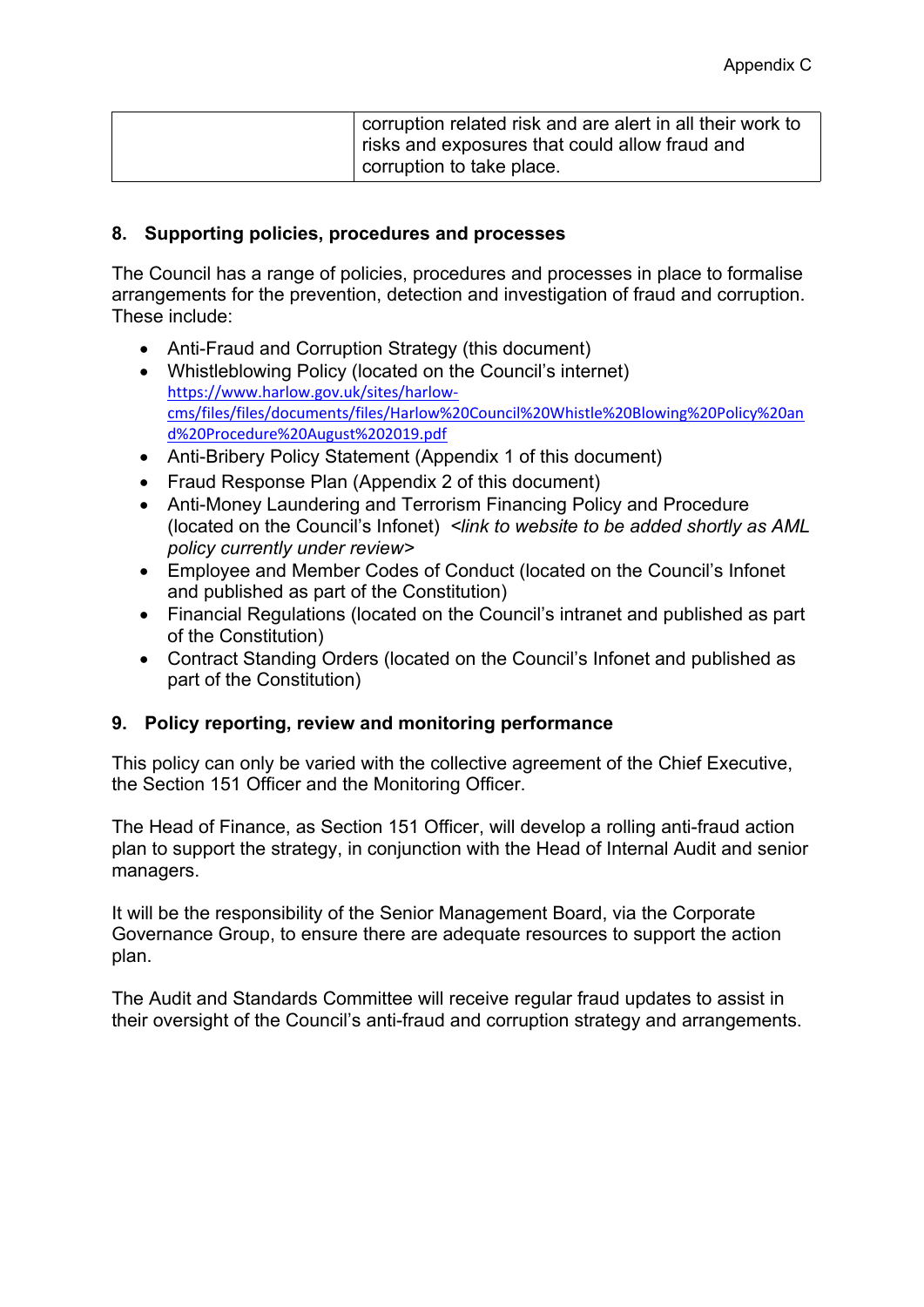Appendix 1

# **ANTI-BRIBERY POLICY STATEMENT**

Bribery is a criminal offence. Harlow Council does not, and will not, pay bribes or offer improper inducements to anyone for any purpose, nor does it or will it, accept bribes or improper inducements. To use a third party as a conduit to channel bribes to others is also a criminal offence.

Harlow District Council is committed to the prevention, deterrence and detection of bribery and has zero tolerance towards bribery.

## **Bribery**

Bribery is defined as an inducement or reward offered, promised or provided to gain personal, commercial, regulatory or contractual advantage. It is unacceptable to:

- give, promise to give, or offer a payment, gift or hospitality with the expectation or hope that a business advantage will be received, or to reward a business advantage already given
- give, promise to give, or offer a payment, gift or hospitality to a government official, agent or representative to expedite a routine procedure
- accept payment from a third party that you know or suspect is offered with the expectation that it will obtain a business advantage for them
- accept a gift or hospitality from a third party if you know or suspect that it is offered or provided with an expectation that a business advantage will be provided by the Council in return
- retaliate against or threaten a person who has refused to commit a bribery offence or who has raised concerns under this policy
- engage in activity in breach of this policy.

## **Objective of this policy**

This policy provides a coherent and consistent framework to enable Officers to understand and implement arrangements enabling compliance. In conjunction with related policies and key documents it will also enable employees to identify and effectively report a potential breach. The Council requires that all staff, including those permanently employed, temporary agency staff and contractors:

- act honestly and with integrity at all times and to safeguard the Council's resources for which they are responsible
- comply with the laws and regulations of all jurisdictions in which the Council operates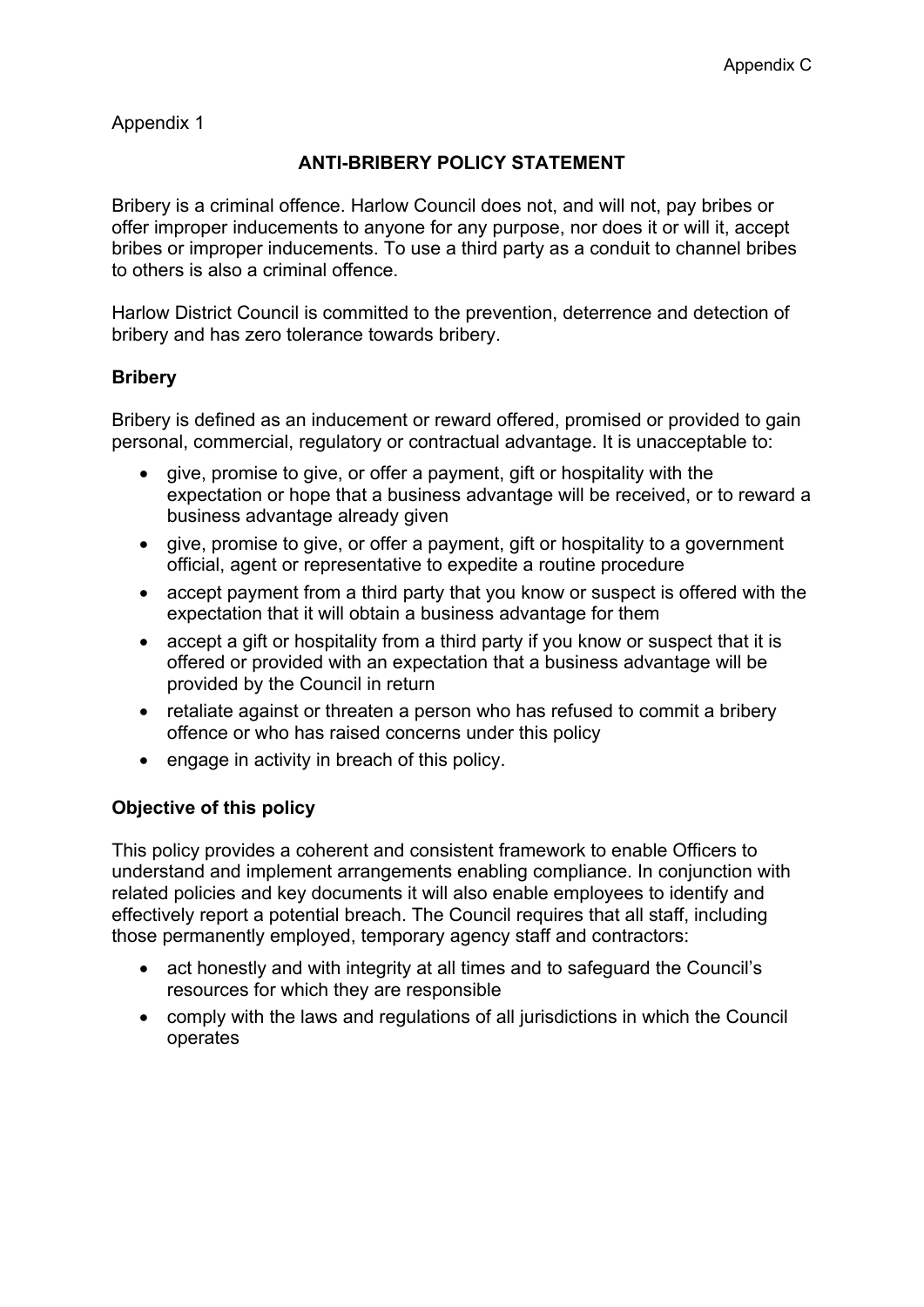## **Scope of this policy**

This policy applies to all of the Council's activities. For partners, joint ventures, subsidiary companies and suppliers, we will seek to promote the adoption of policies consistent with the principles set out in this policy.

Within the Council, the responsibility to control the risk of bribery occurring resides at all levels of the Council. It does not rest solely within assurance functions, but in all service areas.

## **The Council's commitment to action**

The Council commits to:

- Setting out a clear anti-bribery policy and keeping it up to date
- Making all employees aware of their responsibilities to adhere strictly to this policy at all times
- Raising awareness, and where appropriate offer training, so all employees can recognise and avoid the use of bribery by themselves and others
- Encouraging its employees to be vigilant and to report any suspicions of bribery, providing them with suitable channels of communication and ensuring sensitive information is treated appropriately
- Rigorously investigating instances of alleged bribery and assisting police and other appropriate authorities in any resultant prosecution
- Taking firm and vigorous action against any individual(s) involved in bribery
- Provide information to all employees to report breaches and suspected breaches of this policy
- Include appropriate clauses in contracts to prevent bribery.

#### **Gifts and hospitality**

This policy is not meant to change the requirements of the Council's gifts and hospitality policy (included in the Officer Code of Conduct). This makes it clear that sample tokens of modest value bearing the name or insignia of the organisation giving them (for example, pens, diaries or calendars) whether given personally, or received in the post, may be retained unless they could be regarded as an inducement or reward. You should refuse the offer or invitation (or return the gift) unless your Head of Service has advised you that it may be accepted or retained.

#### **Staff responsibilities**

The prevention, detection and reporting of bribery and other forms of corruption are the responsibility of all those working for the Council or under its control. All staff are required to avoid activity that breaches this policy. Staff must:

- ensure that they read, understand and comply with this policy
- raise concerns as soon as possible as they believe or suspect that a conflict with this policy has occurred, or may occur in the future.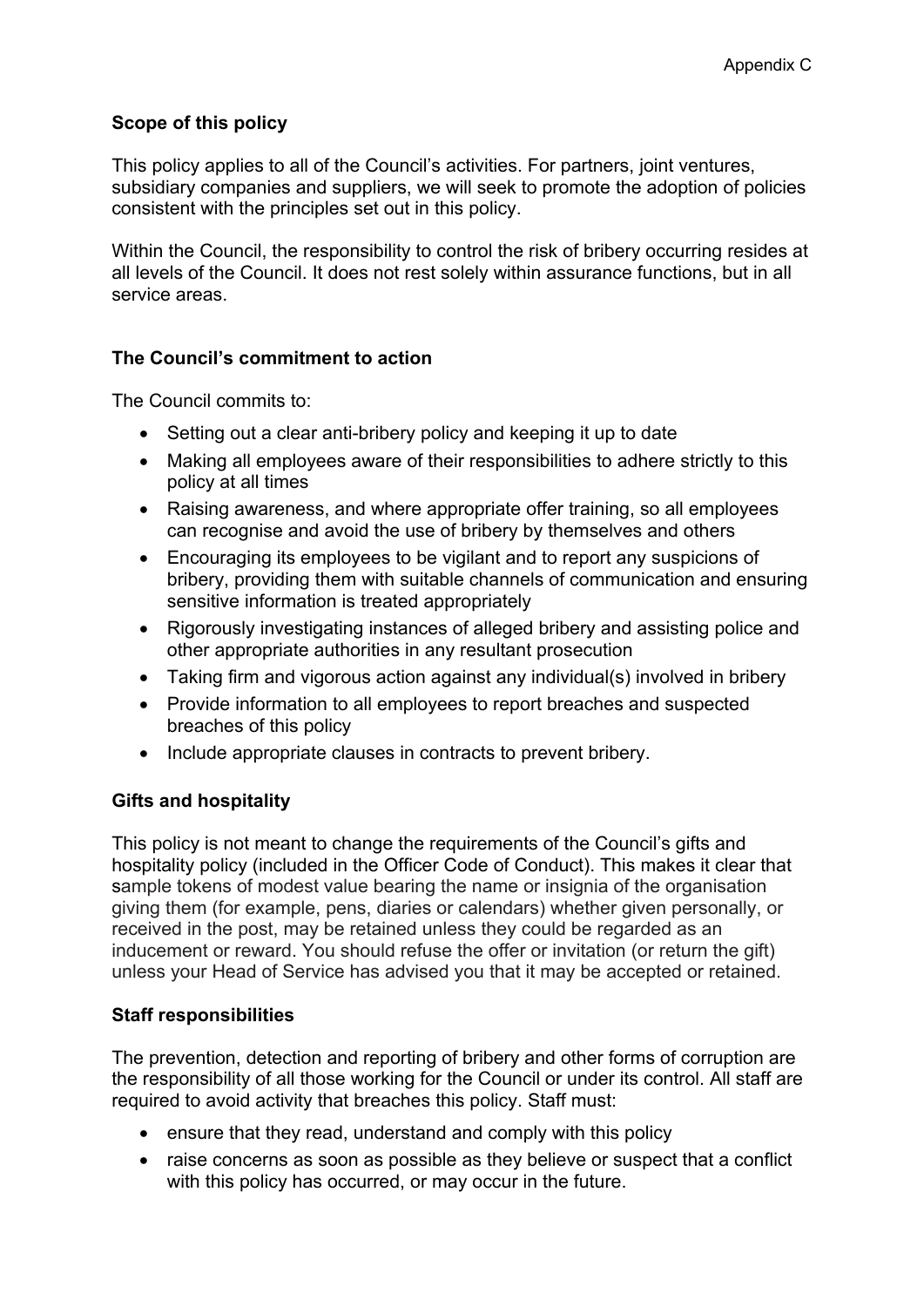As well as the possibility of civil and criminal prosecution, staff that breach this policy will face disciplinary action, which could result in summary dismissal for gross misconduct.

#### **Raising a concern**

This Council is committed to ensuring that all of its officers have a safe, reliable, and confidential way of reporting any suspicious activity. Officers have a responsibility to help detect, prevent and report instances of bribery. If an officer has a concern regarding a suspected instance of bribery or corruption, they should report it.

There are multiple channels to help staff raise concerns and should refer to the Whistleblowing Policy and determine their favoured course of action. Staff who do not have access to the intranet should contact the Internal Audit Manager or their Head of Service. Concerns can be raised anonymously.

In the event that an incident of bribery, corruption, or wrongdoing is reported, the Council will act as soon as possible to evaluate the situation. The Council has a clearly defined Whistleblowing Policy and Fraud Response Plan which set out procedures for investigating fraud, misconduct and noncompliance issues. This is easier and quicker if concerns raised are not anonymous.

Staff who refuse to accept a bribe, or those who raise concerns or report wrongdoing can understandably be worried about the repercussions. The Council aims to encourage openness and will support anyone who raises a genuine concern in good faith under this policy, even if they turn out to be mistaken.

The Council is committed to ensuring nobody suffers detrimental treatment through refusing to take part in bribery or corruption, or because of reporting a concern in good faith. If you have any questions about these procedures they can be directed to the Internal Audit Manager or the Council's Monitoring Officer.

#### **Bribery Act 2010**

Under the Bribery Act 2010 there are four core bribery offences:

- 1. offering, promising or giving a bribe
- 2. requesting, agreeing to receive or accepting a bribe
- 3. bribing a foreign public official; and
- 4. a corporate offence of failing to prevent bribery.

A local authority, such as Harlow District Council, could be liable to prosecution if an employee, agent, or subsidiary bribes another person, intending to obtain an advantage for the local authority.

For individuals, the penalties for committing a crime under the Act are a maximum of 10 years' imprisonment, along with an unlimited fine, and the potential for the confiscation of property under the [Proceeds](https://en.wikipedia.org/wiki/Proceeds_of_Crime_Act_2002) of Crime Act 2002.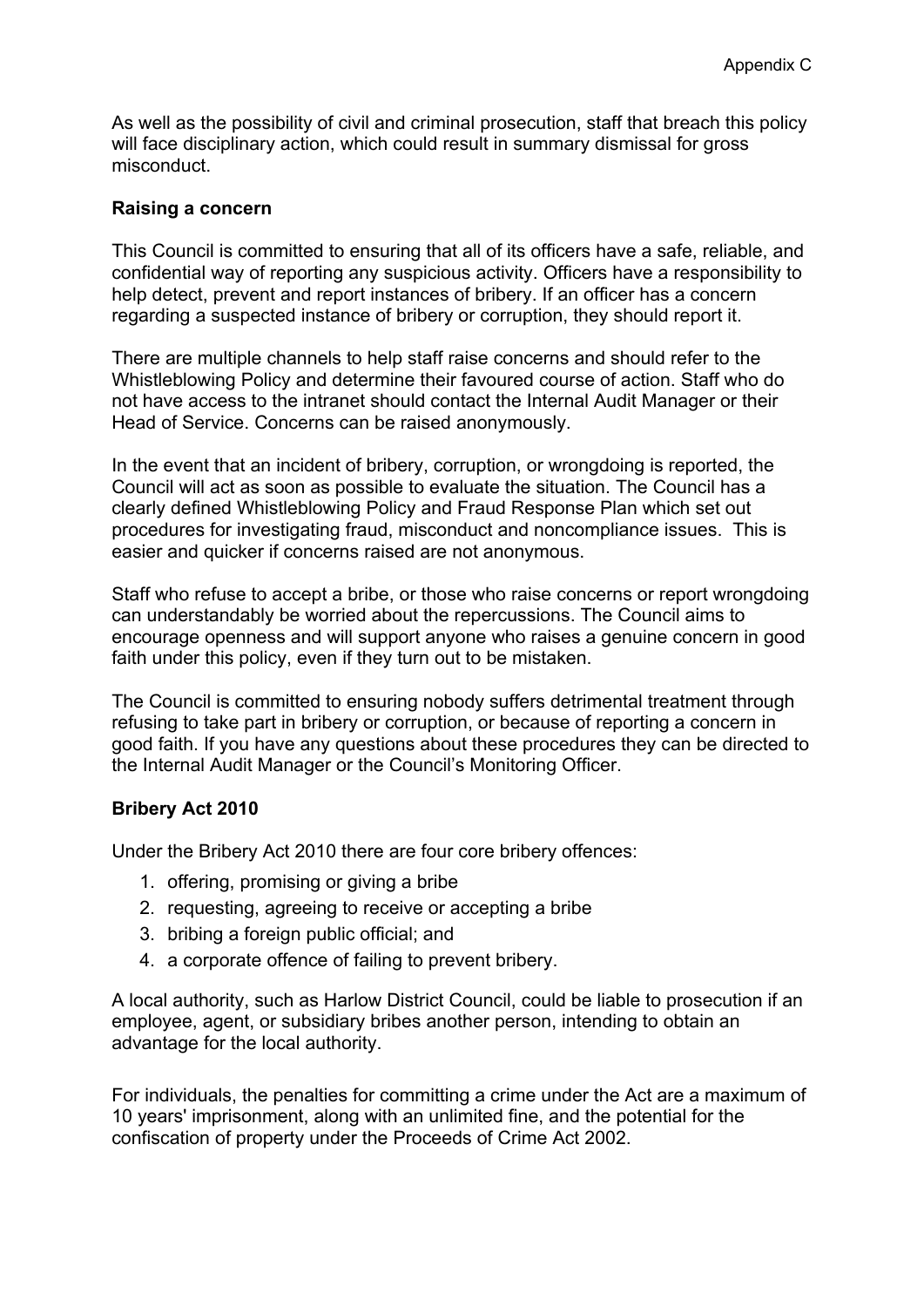Appendix 2

## **HARLOW COUNCIL FRAUD RESPONSE PLAN**

#### **1. Introduction**

- 1.1 The Fraud Response Plan defines the way that Harlow Council applies its various policies and procedures to suspected theft, fraud, corruption and bribery.
- 1.2 It fits in with various other documents, including the Council's anti-fraud and corruption strategy and the whistleblowing procedure. The procedures for dealing with suspected money laundering are different from other problems – see the Anti-Money Laundering policy and procedure for the necessary actions.
- 1.3 Different rules apply to Benefits Fraud.
- 1.4 The aim of this Plan is to provide a toolkit for dealing with problems, and rapid access to expert advice. This fraud response plan guides managers on how to react to suspicions of fraud, theft, corruption and bribery.
- 1.5 Additionally, it gives an outline on how investigations will be progressed, the manager's role and the role of the Investigating Officer.

#### **2. Purpose of the Fraud Response Plan**

- 2.1 The Fraud Response Plan is designed to ensure timely and effective action in the event of suspected fraud to:
	- Minimise fraud by taking prompt action
	- Prevent further losses where fraud has occurred
	- Maximise recovery of losses
	- Ensure the accuracy and integrity of evidence for successful disciplinary and court action
	- Identify lessons to be learned to improve fraud management
	- Maximise positive publicity when frauds are discovered and dealt with effectively
	- Deter others from fraud that they may be contemplating

In addition to obvious frauds involving theft of assets or the misappropriation of funds, the following are examples of the types of activity that may be regarded as fraud. The list is merely indicative and not exhaustive:

- Manipulation or misreporting of financial information.
- Misuse of the organisation's assets, including cash, stock and other assets
- Deception (e.g. misrepresentation of qualifications to obtain employment)
- Offering or accepting bribes or inducements from third parties
- Conspiracy to breach laws or regulations
- Fraudulent completion of official documents (e.g. VAT receipts)
- Time recording fraud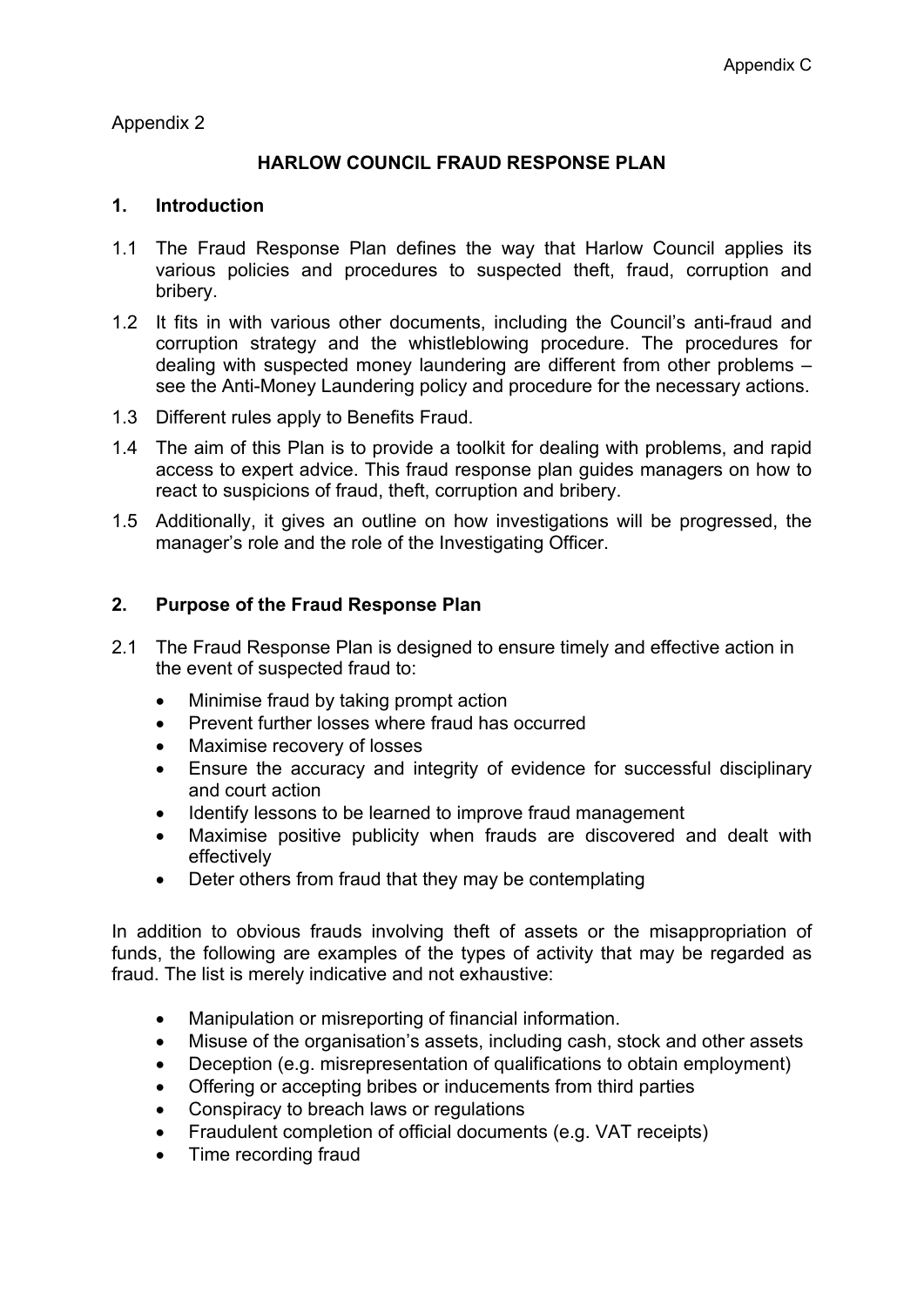Theft of intellectual property (e.g. unauthorised use of a brand name/logo, theft of customer data or product design)

#### **3. The Manager's role in dealing with suspected fraud**

#### *First response*

Where managers suspect a fraud has taken place the first **course of action must be to contact the Head of Finance (as Section 151 Officer) and Internal Audit** who will in turn ensure the Monitoring Officer and the Chief Executive are informed.

The only exception to this is where the matter is clearly related to the benefits system. In such cases, refer the matter direct to the Department of Works and Pensions (DWP), details of which can be found on the Council's web site.

The Head of Finance will retain overall responsibility and control for any investigation but will delegate responsibility for leading the investigation to an Investigating Officer ensuring they are independent of the service area under investigation and appropriately experienced and trained. Internal Audit will provide advice and guidance to the Investigating Officer if they are not appointed as such. **Investigations of suspected fraud should only be undertaken by officers authorised by the Head of Finance.**

There may be circumstances where it is appropriate for local managers to undertake some preliminary exploration to check on the validity of an allegation or irregularity to establish whether there is a case to be investigated. Where this occurs, advice should be sought from the Head of Finance or Internal Audit as such activity may alert the fraudster, resulting in the destruction of evidence or compromising the collection of further evidence.

Human Resources will be consulted should action need to be taken against an individual staff member, such as suspension to protect evidence. Therefore, the Head of Finance will inform Human Resources at the earliest opportunity, and if appropriate agree a way forward.

Where initial investigations point to the likelihood of a criminal act having taken place, the Head of Finance or Monitoring Officer will inform the Police. Crime numbers should be obtained and provided to Internal Audit/Insurance for reporting purposes.

#### *Initial Enquires*

Speed is of the essence, therefore the Investigating Officer should make discreet initial enquires to determine if there actually appears to be an irregularity. During this initial enquiry the Investigating Officer should:

- Determine the facts and factors that gave rise to the suspicion
- Examine the factors to determine whether a genuine mistake has been made or whether an irregularity has occurred
- Document their findings, ensuring access is restricted i.e. not held in an 'open area' of the network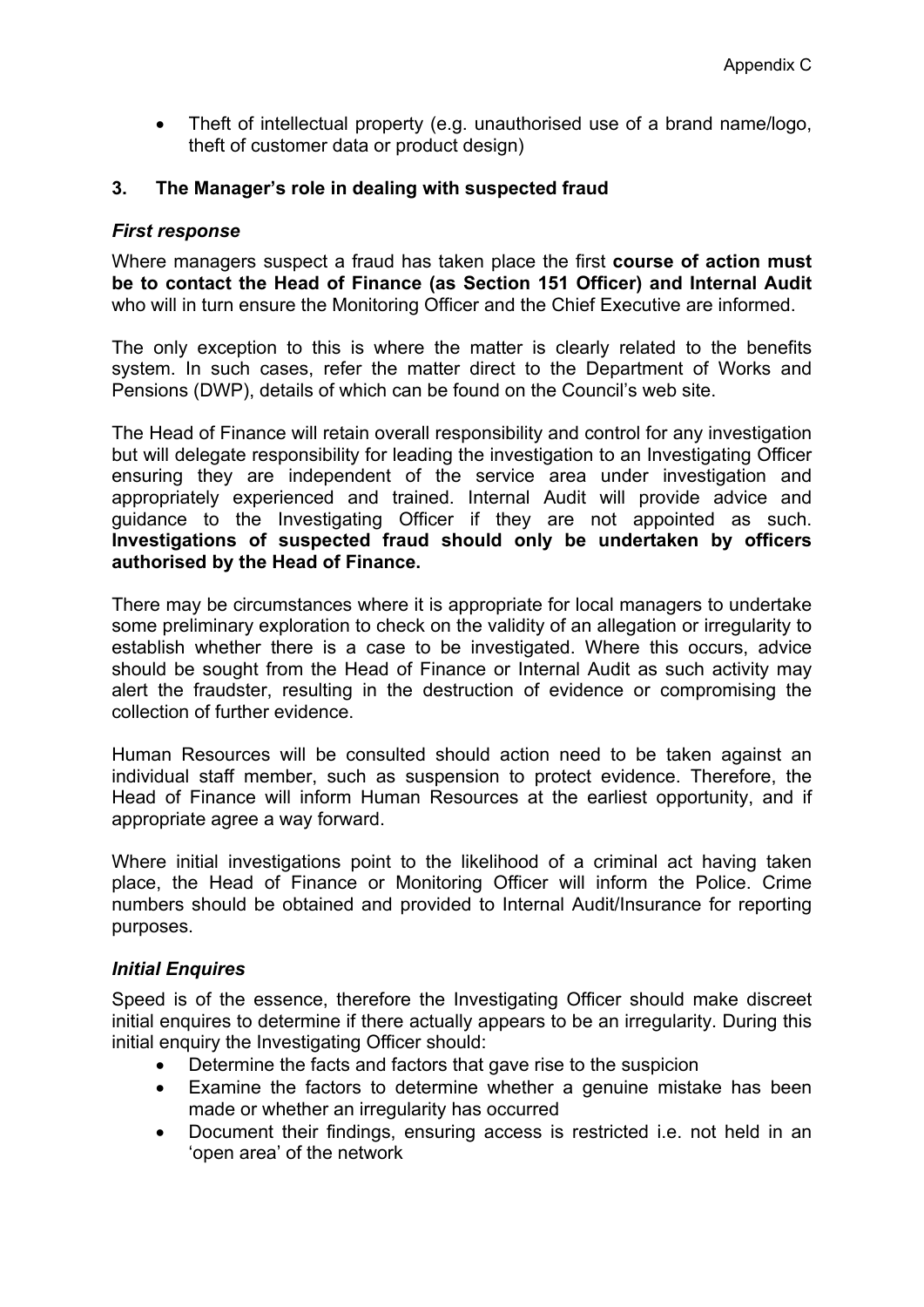Secure any relevant documentation/records if this can be done without alerting the perpetrator

The Investigating Officer should not formally interview staff at this stage.

# **4. Formal Investigation**

The Head of Finance will instigate a formal investigation, in consultation with Internal Audit and the relevant Head of Service, to be undertaken by the appointed Investigating Officer. In the absence of the Head of Finance, their responsibilities are transferred to the Monitoring Officer or Chief Executive.

Consideration will be given by the Head of Finance whether to involve other agencies such as Police, HM Revenue & Customs, Cabinet Office, the Department for Work and Pensions, the National Anti-Fraud Network, the National Crime Agency, External Audit and other councils.

The Head of Finance, in consultation with Human Resources, will consider whether it is necessary to suspend one or more employees to protect evidence, colleagues or assets in line with disciplinary procedures.

## **5. Conducting the Investigation**

The exact format of an investigation is fluid but some general principles will apply to all investigations:

- Investigate and report back to the Head of Finance promptly. If the investigation extends more than two or three days then the Head of Finance or Internal Audit should be given periodic updates.
- Comply with legislation on interviewing (Police and Criminal Evidence Act, PACE) and surveillance (Regulation of Investigatory Powers Act, RIPA). However, it is not normally necessary, even when there may be a criminal offence, to conduct interviews under PACE rules. The police can reinterview witnesses and suspects later on in the process.
- Record all evidence received, ensuring that it is sound and adequately supported (see further guidance below).
- Keep written records of all fact-finding meetings and interviews.
- Email correspondence about the investigation should be discreet and use an agreed 'case name' rather than real names or locations.
- All sensitive attachments should be password protected (or, preferably, not emailed).
- Hold evidence securely, with appropriate restriction to access (both manual and electronic documentation)
- Maintain confidentiality and discretion throughout, and share information on a "need to know" basis. In particular, be mindful that senior officers may need to hear disciplinary cases, and therefore should not know details of cases.
- Where appropriate, contact other enforcement agencies e.g. Police, HM Revenue & Customs. This should be always enacted via Internal Audit as they may have established lines of communication and referral protocols.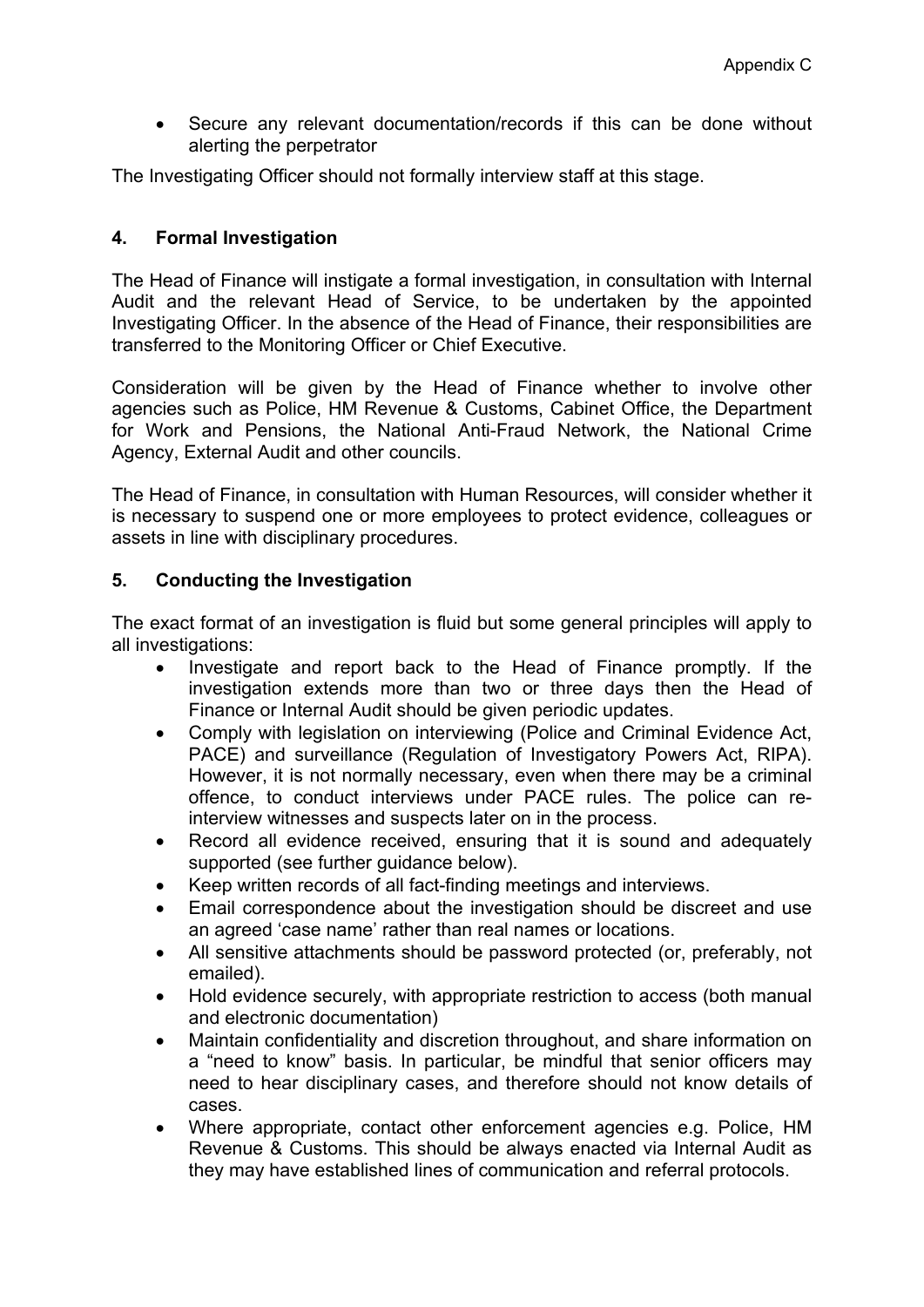Investigators must not accept any offer of repayment of money or resignation at any stage, as this could prejudice the investigation. Any such offers should be recorded in the interview notes, and passed on to the Head of Finance for consideration (in conjunction with the HR Manager).

The Council has the right to suspend any employee involved pending the outcome of an investigation. Suspension does not imply guilt but suspension can prevent the removal or destruction of vital evidence. When suspects are not suspended, supervision will usually need to be increased. Always seek advice from Human Resources on suspensions and any subsequent disciplinary action.

The Head of Finance will report losses to the Council's Insurance Team at the earliest stage.

#### **6. Actions Following the Completion of an Investigation**

Upon completion of an investigation, the Investigating Officer will report findings in an appropriate format (usually written) to the Head of Finance. The final report will also be issued to the Chief Executive and the Monitoring Officer, and if appropriate to the relevant Head of Service, HR Manager and members of the Audit and Standards Committee.

In all cases the Council's insurers should be informed of actual losses as soon as these have been firmly established.

The Head of Service must remedy control weaknesses identified during the course of the investigation. Internal Audit will provide advice and support on effective controls.

Internal Audit will record of all investigations and final outcomes in the theft, fraud, corruption and bribery register, including crime numbers. This information informs future prevention strategies, and is used in reporting fraud and corruption at the Council.

The Communications Team should be informed (it is useful to have a protocol regarding publicity of frauds) so that publicity can be managed effectively.

Whenever fraud has been proved, the Council will make every effort to recover the losses. The method used will vary depending on the type of loss and the regulations and powers available. All means of recovery including recovery under social security legislation, attachments to earning, civil court proceedings and criminal court compensation will be used as appropriate to the offence.

**Simon Freeman Head of Finance and Section 151 Officer** [simon.freeman@harlow.gov.uk](mailto:simon.freeman@harlow.gov.uk) 01279 44 6228

**November 2019**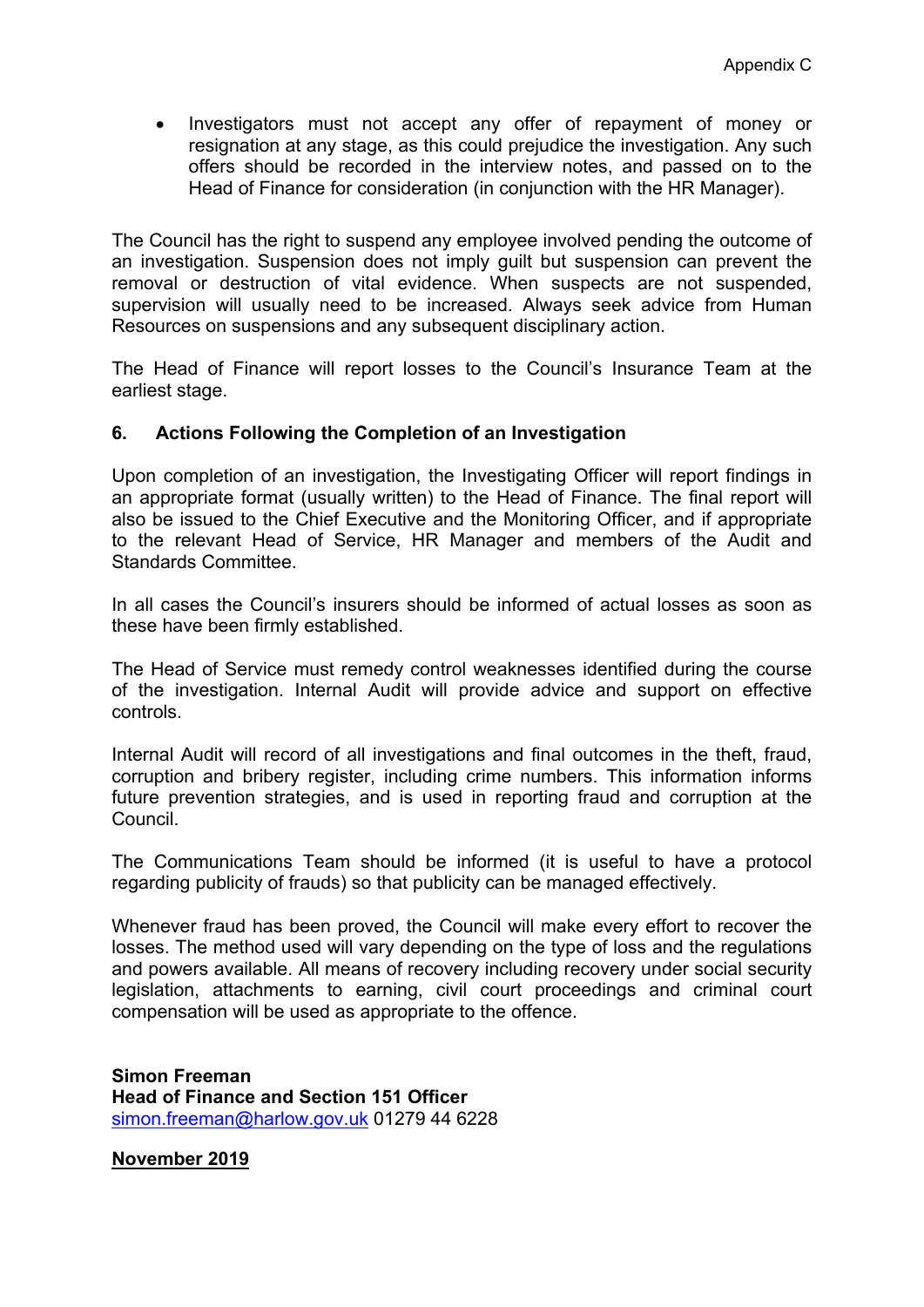## **Alternative Contacts**

- Internal Audit Manager, Sarah Marsh 01279 44 6884 [sarah.marsh@harlow.gov.uk](mailto:sarah.marsh@harlow.gov.uk)
- Monitoring Officer, Simon Hill 01279 44 6099 [simon.hill@hatlow.gov.uk](mailto:simon.hill@hatlow.gov.uk)
- Chief Executive, Brian Keane 01279 44 6000 [brian.keane@harlow.gov.uk](mailto:brian.keane@harlow.gov.uk)